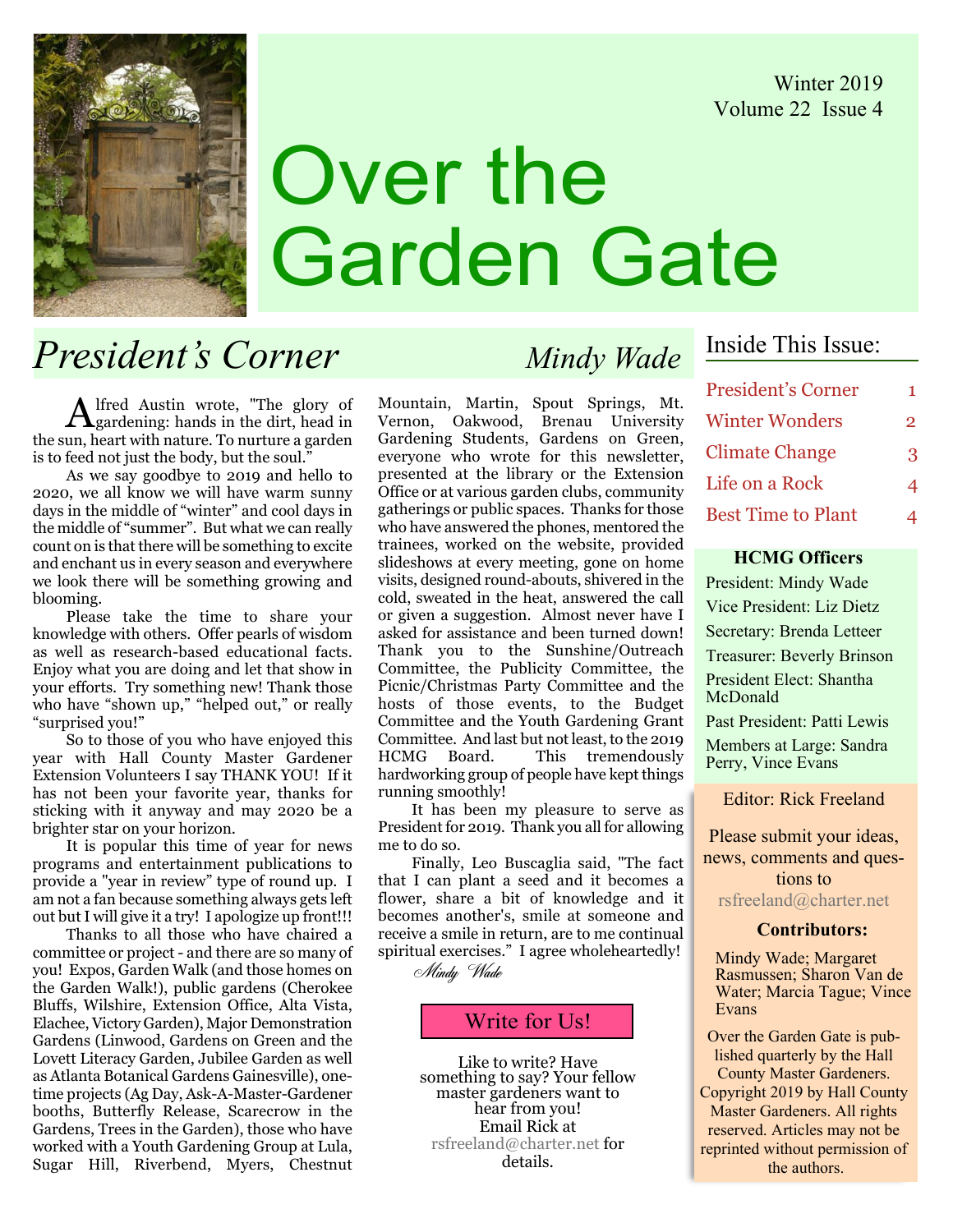# Winter Wonder Landscapes Margaret Rasmussen

Even in the dank, dark of mid-winter, your landscape canvas can be bright and colorful from tree top to ground with native plants selected from a palette of evergreen species.

#### Sweetbay magnolia (Magnolia virginiana L.)

Specimen understory tree stays evergreen in our mild winter to bear broad shiny leaves with smooth-gray bark and mild scent of bay laurel spice. Fleshy, red-coated seeds attract fruiteating birds. In 1678, English botanist John Banister collected seeds in the Colonies and sent them to England where it was to be first magnolia species to be cultivated.



American holly (Ilex opaca) Understory tree-shrub is distinguished by broad leaves with curved edges and sharp, spike-like points. For a profusion of red berries, plant three female plants to one male plant to pollinate this dioecious species.

#### Inkberry/Appalachian tea (lex glabra)

Small shrub with bright green leaves in winter, grows 5 to 8 ft. and spreads to form colonies. Bees pollinate the small greenish-white female flowers in late April to produce a prized honey and create pea-sized, black inkberries in early fall. Appalachia tea can be brewed from dried and roasted leaves.



#### Rosebay rhododendron (R. maximum)

Large shrub with long, waxy, deep green leaves grows to 13 feet in deep, well-drained acid soils in low to medium light, promising large, showy, white to purple summer flowers.

#### Galax/Beetleweed (Galax urceolata)

Leathery, shiny, dark green leaves create a rosette at base of plant and turn to brownish-red in winter. Forms a lush ground cover in shade on north facing slopes with good drainage, and produces single spike like, white flowers in late spring.

#### Heartleaf (Hexastylis)

Perennial herb with rounded or pointed, variegated or solid leaves hugs the humus-rich ground surface with early spring flowers propagated by ants. Among the 10 species native to our ecosystems of particular note are Little brown jug (Hexastylis arifolia), Dwarfflowered heartleaf (Hexastylis naniflora) rare, Largeflower heartleaf (Hexastylis shuttleworthii), and the endangered Variable Heartleaf (Hexastylis heterophylla).



#### Pipsissewa/Spotted wintergreen (Chimaphila maculata)

Perennial herb with dark green, variegated leaves emerge from creeping rhizomes to grow 4 to 6 inches high. White flowers in late July create a rosette at base of plant and are pollinated by insects and dispersed by the wind. Grows in well-drained, acidic soil

#### Yellow jessamine (Gelsemium sempervirens)

Twining vine with dark green leaves on thin stems that drape over

walls, and climb trees and trellis. Yellow clusters of trumpet-shaped flowers attract a wide range of pollinators and can bloom during winter warm spells.



Partridge berry (Michella repens) Creeping woody vine of shiny, bright green leaves forms ground cover that spreads vegetatively on hill sides. Two small, white flowers fuse to form bright red berries that ripen in October for winter wildlife food.

#### Christmas fern

Perennial fern grows singly or in clumps of two and threes in moist, shady habitats. Sterile leaves remain through winter while fertile leaves die back. Cultivate in many environments and soils to control erosion on steep slopes.



With native plants for all seasons and all reasons, Garden as if your life depends on it because it does. Naturalist Doug Tallamy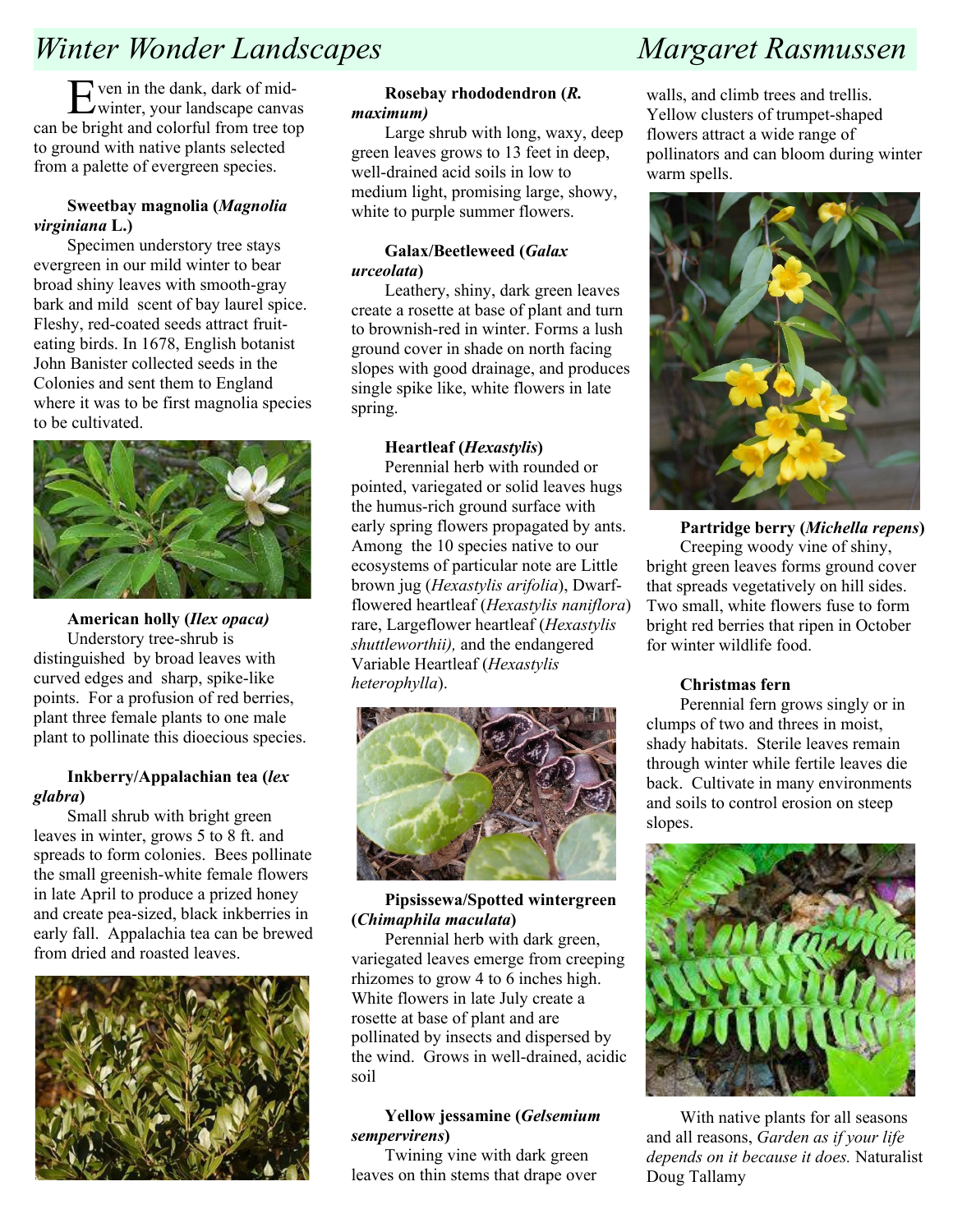The following info comes from the Cape Cod Master Gardener booth and was offered to O.T.G.G by Sharon Van de Water.

### How Climate Change Affects Your Garden

- 1) Warm spells in fall and winter can disrupt the plant's natural cycle and leave buds, leaves and flowers vulnerable.
- 2) Cool temps in fall trigger plants to reduce growth and store energy. As temps approach freezing, growth stops and perennial plants become dormant, better able to withstand cold.
- 3) Many plants require a chilling period before growth resumes in spring. Plants native to areas further south with a shorter chilling requirement may resume growth during a warm period in winter and then be damaged when cold weather returns. The result is often no spring flowers.
- 4) Warm days followed by freezing nights can cause bark injury on trees with thin, smooth bark.
- 5) Alternate soil freezing and thawing can result in shallow-rooted plants being heaved out of the ground. Death often results when roots are exposed.
- 6) Heat stressed plants are more susceptible to leaf and bud damage as well as insect attack.
- 7) Plants require consistent soil moisture to thrive, especially during heat spells. Improve your soil's ability to hold water and provide nutrients by adding compost.
- 8) Heavy rainfall can compact some soils, making it harder for plants to move roots into or through an area, and may erode other areas, exposing roots. Divert water away to prevent damage to your soil and the plants growing in it.

## How to Adapt Your Garden to Climate **Change**

- Reduce your lawn. If you don't regularly walk or play there, consider eliminating grass.
- Ground covers grow in areas that get only light foot traffic. Add native shrubs and perennials for color and multi-season interest, without mowing or frequent application of chemicals.
- Choose plants best adapted to your climate and growing conditions, such as natives.
- Mulch has three functions: protecting trees and shrubs from cuts from lawn trimmers and mowers; holding moisture in the soil around the plant's roots, where it does the most good; and protecting roots from extreme temperature swings in summer and winter.
- Plant trees to absorb carbon dioxide and take up excess rain water.
- Get a rain gauge for an accurate reading on how much water your garden is receiving. Even a tuna can set in the lawn is better than no idea of how much water has fallen from the sky or the sprinkler.
- Use rain gardens to redirect and absorb heavy rains. Create stone-lined stream beds to carry excess water away without eroding gardens or lawns.
- Evergreens-both trees and shrubs-must be well watered in fall before ground freezes; they lose water during the winter and cannot take it up from frozen ground.
- Use drip irrigation to water vegetable gardens and ornamental beds. Hoses covered by a layer of mulch are not visible and the water is not lost to evaporation.
- Keep plants healthy. Healthy plants are better able to deal with stress of all kinds.

## The Gardener's Anonymous Creed

(Repeat after me)

want it.

I want it all.

I want it NOW!

If it will not grow in my zone or is prohibitively expensive, I want it most of all.

I am perfectly willing to forgo any necessities of life, such as food for my children, in order to have it.

I recognize my horticultural dependency.

I recognize your horticultural dependency.

I will willingly aid and abet your dependency, as you aid and abet mine. This makes us infinitely happy.

All money saved by virtue of comparison shopping equals found money and is therefore not counted as spending.

If everyone else has it, I must have it, too.

If no one else has it, I must get it first.

If I have planted everything I have already purchased, I must immediately buy more plants.

(At this point, it is customary to recite your credit card number from memory).

Happy Gardening!

## What the Heck?

## Root Washing

The practice of removing all soil from the roots on B & B or container stock, pruning root defects, and spreading the roots in a hole only as deep as the root system and 3 times as wide.